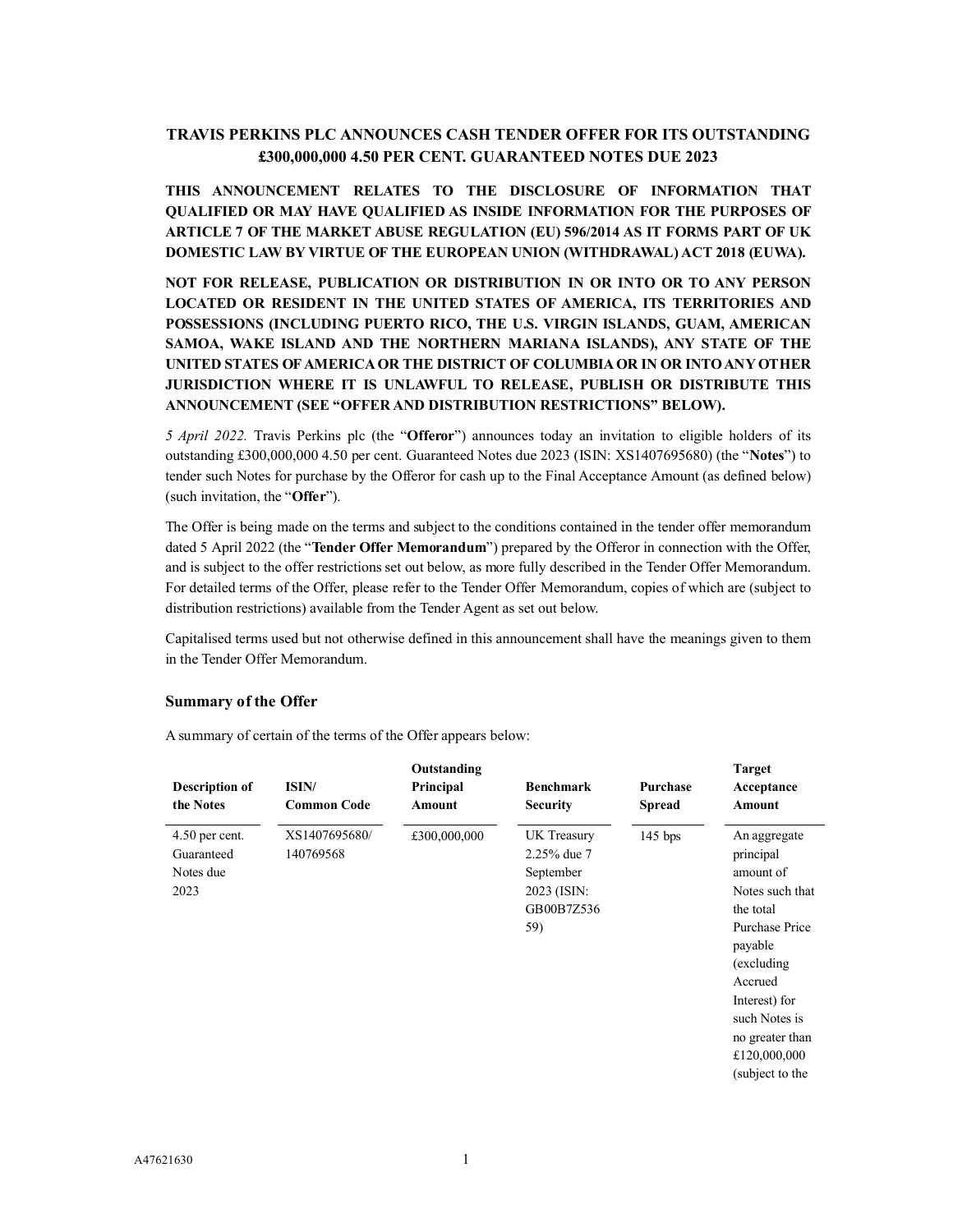| <b>Description of</b><br>the Notes | ISIN/<br><b>Common Code</b> | Outstanding<br>Principal<br>Amount | <b>Benchmark</b><br><b>Security</b> | Purchase<br><b>Spread</b> | <b>Target</b><br>Acceptance<br>Amount                                              |
|------------------------------------|-----------------------------|------------------------------------|-------------------------------------|---------------------------|------------------------------------------------------------------------------------|
|                                    |                             |                                    |                                     |                           | right of the<br>Offeror to elect<br>to accept more<br>or less than this<br>amount) |

# **Rationale for the Offer**

The Offer is being made to manage the Offeror's debt profile proactively and provide liquidity for investors in the Notes.

Notes purchased by the Offeror pursuant to the Offer are expected to be cancelled and will not be re-issued or re-sold. Notes which have not been validly submitted and/or accepted for purchase pursuant to the Offer will remain outstanding.

# **Purchase Price**

The Offeror will pay for any Notes validly tendered and accepted for purchase by it pursuant to the Offer a purchase price for such Notes (the "**Purchase Price**") to be determined at or around 11.00 a.m. (London time) on 13 April 2022 (the "**Pricing Time**") in the manner described in the Tender Offer Memorandum by reference to the annualised sum (such annualised sum, the "**Purchase Yield**") of (i) the purchase spread of 145 bps (the "**Purchase Spread**") and (ii) the Benchmark Security Rate, as further described in the Tender Offer Memorandum.

# **Accrued Interest**

The Offeror will also pay an Accrued Interest Payment in respect of any Notes accepted by it for purchase pursuant to the Offer.

# **Final Acceptance Amount and Scaling**

The Offeror proposes to accept an aggregate principal amount of Notes (if any) such that the total Purchase Price payable (excluding Accrued Interest) by the Offeror for all such Notes accepted for purchase pursuant to the Offer does not exceed £120,000,000 (the "**Target Acceptance Amount**"). However, the Offeror reserves the right, in its sole discretion, to accept significantly more or significantly less than (or none of) the Target Acceptance Amount for purchase pursuant to the Offer (the final aggregate amount of Notes accepted for purchase pursuant to the Offer being the "**Final Acceptance Amount**").

If the Offeror decides to accept for purchase valid tenders of Notes pursuant to the Offer and the aggregate principal amount of Notes validly tendered pursuant to the Offer is greater than the Final Acceptance Amount, the Offeror intends to accept such Notes for purchase on a pro rata basis such that the aggregate principal amount of Notes accepted for purchase pursuant to the Offer is no greater than the Final Acceptance Amount, as further described in the Tender Offer Memorandum.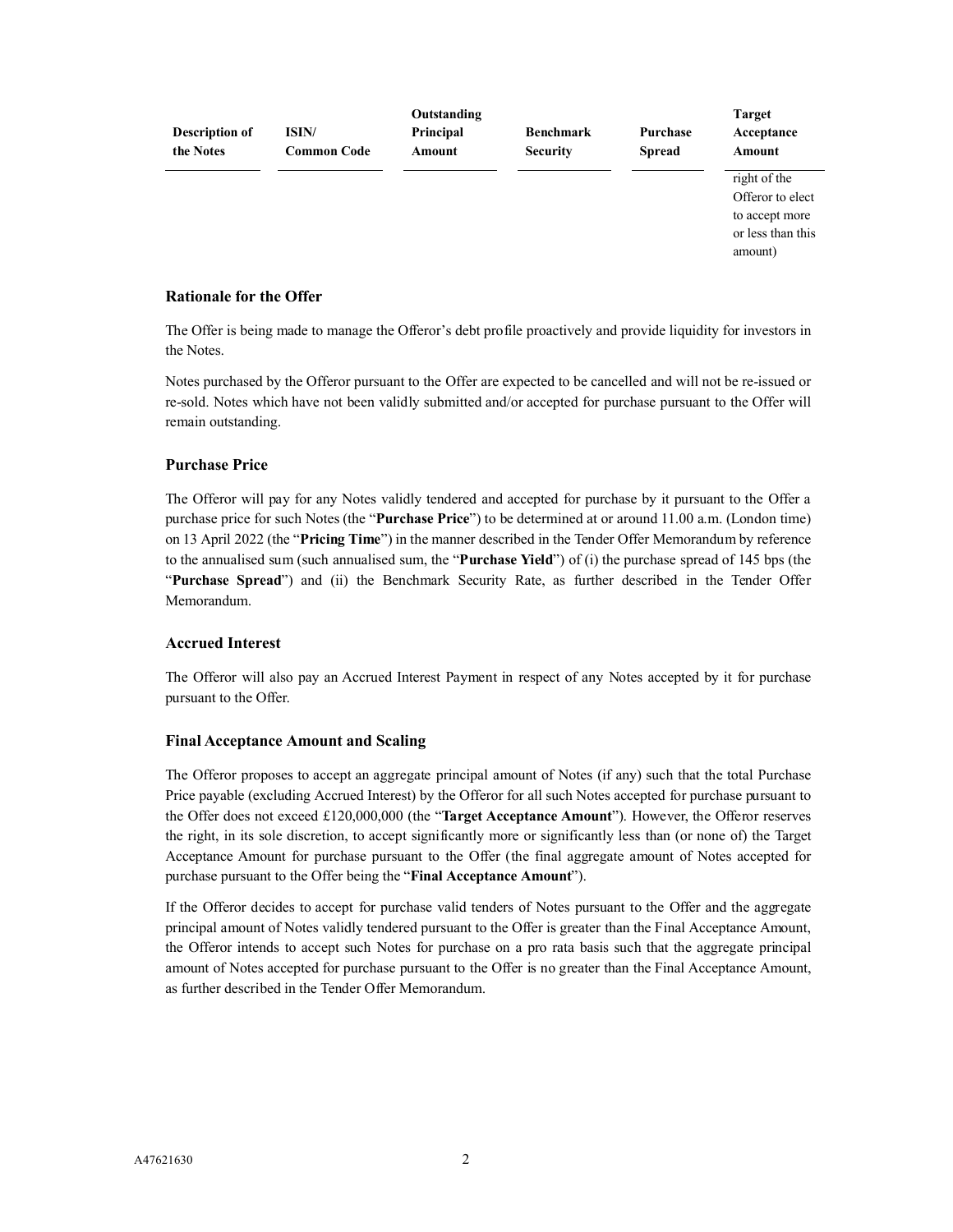# **Tender Instructions**

In order to participate in, and be eligible to receive the Purchase Price and the Accrued Interest Payment pursuant to, the Offer, Holders must validly tender their Notes for purchase by delivering, or arranging to have delivered on their behalf, a valid Tender Instruction that is received by the Tender Agent by 4.00 p.m. (London time) on 12 April 2022 unless extended, re-opened, amended and/or terminated as provided in the Tender Offer Memorandum (the "**Expiration Deadline**").

**Tender Instructions will be irrevocable** except in the limited circumstances described in the Tender Offer Memorandum.

Tender Instructions must be submitted in respect of a minimum principal amount of Notes of no less than £100,000 (being the minimum denomination of the Notes), and may be submitted in integral multiples of £1,000 thereabove.

A separate Tender Instruction must be completed on behalf of each beneficial owner.

## **Indicative timetable for the Offer**

The anticipated transaction timetable is summarised below:

| <b>Events</b>                                                                                                                                                                                                                                                                                                                                                                                                         | <b>Times and Dates</b><br>(All times are London time)       |  |  |
|-----------------------------------------------------------------------------------------------------------------------------------------------------------------------------------------------------------------------------------------------------------------------------------------------------------------------------------------------------------------------------------------------------------------------|-------------------------------------------------------------|--|--|
| <b>Commencement of the Offer</b>                                                                                                                                                                                                                                                                                                                                                                                      |                                                             |  |  |
| Announcement of Offer.<br>Tender Offer Memorandum available from the Tender Agent<br>(subject to the restrictions set out in "Offer and Distribution<br>Restrictions" below).                                                                                                                                                                                                                                         | 5 April 2022                                                |  |  |
| <b>Expiration Deadline</b>                                                                                                                                                                                                                                                                                                                                                                                            |                                                             |  |  |
| Final deadline for receipt of valid Tender Instructions by the<br>Tender Agent in order for Holders to be able to participate in the<br>Offer.                                                                                                                                                                                                                                                                        | 4.00 p.m. on 12 April 2022                                  |  |  |
| <b>Announcement of Indicative Results</b>                                                                                                                                                                                                                                                                                                                                                                             |                                                             |  |  |
| Announcement by the Offeror of the aggregate principal amount<br>of Notes validly tendered for purchase pursuant to the Offer,<br>together with a non-binding indication of the level at which it<br>expects to set the Final Acceptance Amount and indicative<br>details of any pro rata scaling that will apply in the event that<br>the Offeror decides to accept valid tenders of Notes pursuant to<br>the Offer. | Prior to the Pricing Time on 13 April<br>2022               |  |  |
| <b>Pricing Time</b>                                                                                                                                                                                                                                                                                                                                                                                                   |                                                             |  |  |
| Determination of the Benchmark Security Rate and calculation<br>of the Purchase Yield and Purchase Price.                                                                                                                                                                                                                                                                                                             | At or around 11.00 a.m. on 13 April<br>2022                 |  |  |
| <b>Announcement of Results and Pricing</b>                                                                                                                                                                                                                                                                                                                                                                            |                                                             |  |  |
| Announcement by the Offeror of whether it will accept valid<br>tenders of Notes for purchase pursuant to the Offer and, if so<br>accepted, the Final Acceptance Amount, the Benchmark                                                                                                                                                                                                                                 | As soon as reasonably practicable after<br>the Pricing Time |  |  |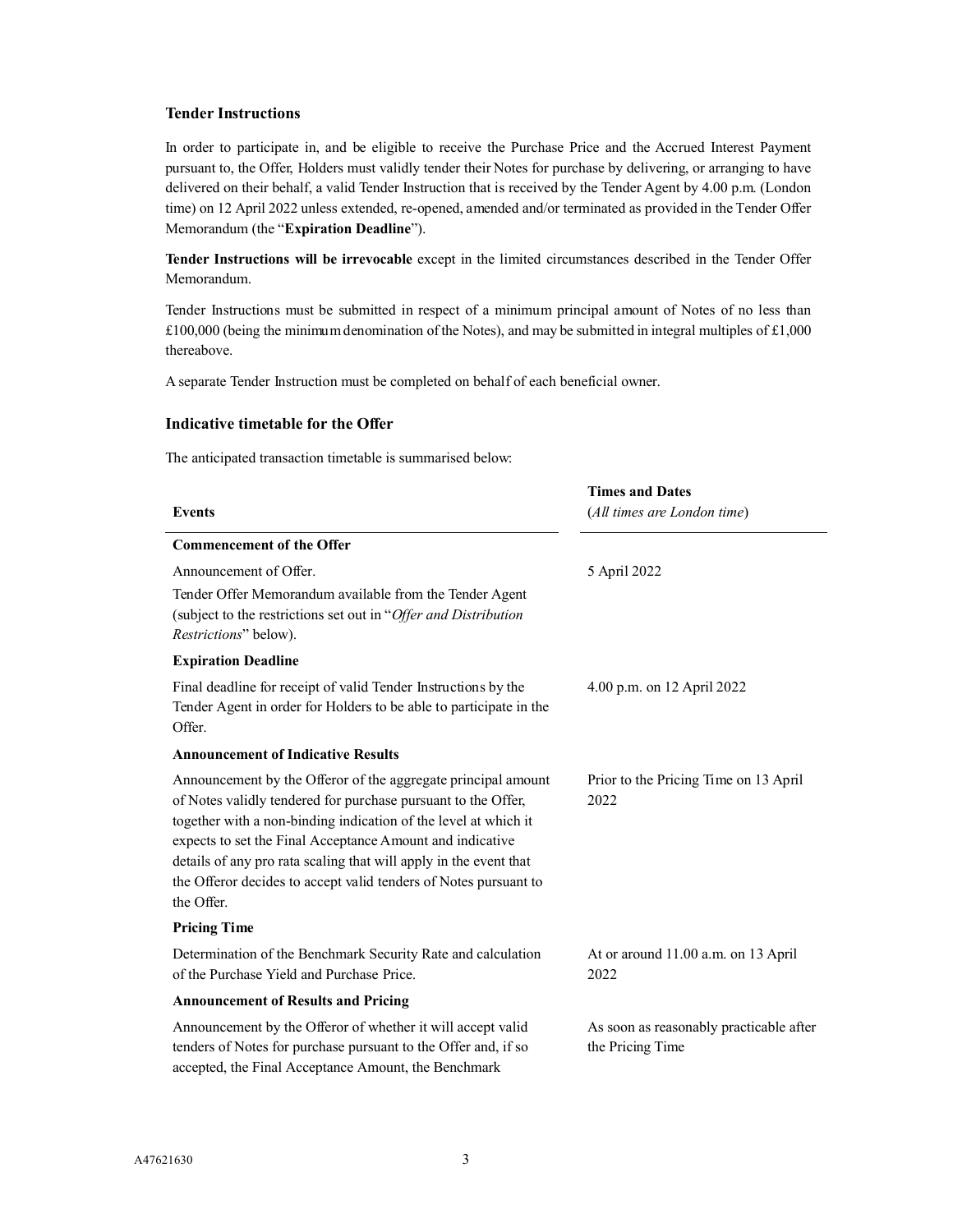#### **Events**

**Times and Dates** (*All times are London time*)

Security Rate, the Purchase Yield, the Purchase Price and details of any pro rata scaling of tenders of the Notes.

#### **Settlement Date**

Expected Settlement Date for the Offer. 14 April 2022

*The Offeror may, in its sole discretion, extend, re-open, amend, waive any condition of and/or terminate the Offer at any time (subject to applicable law and as provided in the Tender Offer Memorandum) and the above times and dates are subject to the right of the Offeror to so extend, re-open, amend, waive any condition of and/or terminate the Offer.*

*Holders are advised to check with any bank, securities broker or other intermediary through which they hold Notes when such intermediary would need to receive instructions from a Holder in order for that Holder to be able to participate in, or (in the limited circumstances in which revocation is permitted) revoke their instruction to participate in, the Offer before the deadlines specified above. The deadlines set by any such intermediary and each Clearing System for the submission and revocation of Tender Instructions will be earlier than the relevant deadlines set out above and in the Tender Offer Memorandum.*

*Unless stated otherwise, announcements in connection with the Offer will be made by or on behalf of the Offeror by (i) publication through RNS and (ii) the delivery of notices to the Clearing Systems for communication to Direct Participants. Such announcements may also be made (a) on the relevant Reuters Insider Screen and/or (b) by the issue of a press release to a Notifying News Service. Copies of all such announcements, press releases and notices can also be obtained upon request from the Tender Agent, the contact details for which are below. Significant delays may be experienced where notices are delivered to the Clearing Systems and Holders are urged to contact the Tender Agent for the relevant announcements during the course of the Offer. In addition, Holders may contact the Dealer Managers for information using the contact details below.*

**Holders are advised to read carefully the Tender Offer Memorandum for full details of and information on the procedures for participating in the Offer.**

## **Dealer Managers and Tender Agent**

Questions and requests for assistance in connection with the Offer may be directed to the Dealer Managers:

**[MUFG Securities EMEA](mailto:liability.management@mufgsecurities.com) plc** (Telephone: +44 20 7577 2766; Email: liability.management@mufgsecurities.com); and

**[NatWest Markets Plc](mailto:DG.LM-EMEA@bofa.com)** (Telephone: +44 20 7678 5222; Email: NWMLiabilityManagement@natwestmarkets.com).

Questions and requests for assistance in connection with the procedures for participating in the Offer, including the delivery of Tender Instructions, may be directed to the Tender Agent:

**Kroll Issuer Services Limited** (Telephone: +44 20 7704 0880; Attention: Owen Morris / Illia Vyshenskyi; [Email: travisperkins@is.kroll.co](mailto:travisperkins@is.kroll.com)m).

**UK MAR**: This announcement is released by the Offeror and contains information that qualified or may have qualified as inside information for the purposes of Article 7 of the Market Abuse Regulation (EU) 596/2014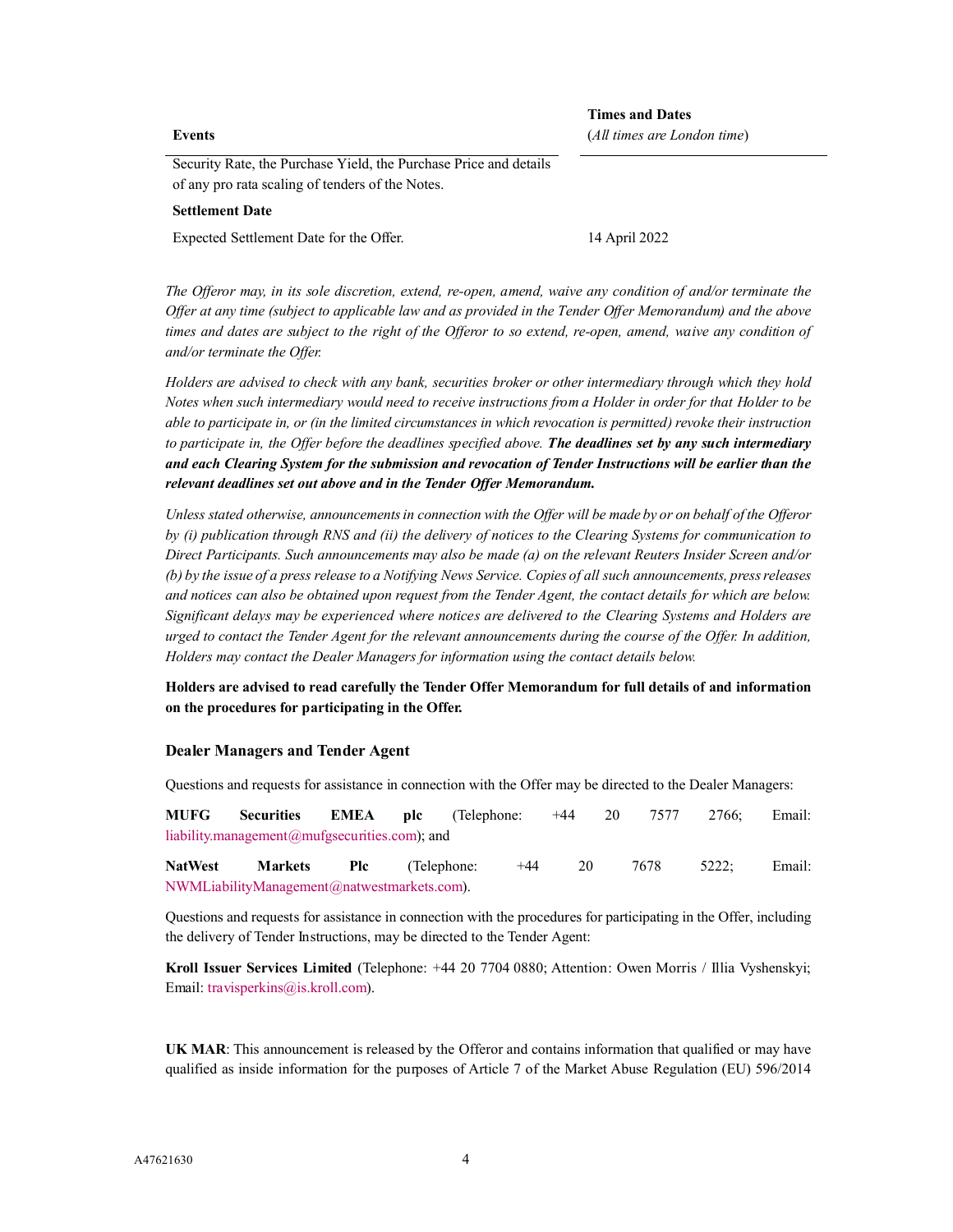("**MAR**") as it forms part of UK domestic law by virtue of the EUWA ("**UK MAR**"), encompassing information relating to the Offer described above. For the purposes of UK MAR and Article 2 of the binding technical standards published by the Financial Conduct Authority in relation to MAR as regards Commission Implementing Regulation (EU) 2016/1055, this announcement is made by Robin Miller, General Counsel & Company Secretary of Travis Perkins plc.

**DISCLAIMER**: This announcement must be read in conjunction with the Tender Offer Memorandum. This announcement and the Tender Offer Memorandum contain important information which should be read carefully before any decision is made with respect to the Offer. If any Holder is in any doubt as to the contents of this announcement and/or the Tender Offer Memorandum or the action it should take, it is recommended to seek its own financial and legal advice, including in respect of any tax consequences, immediately from its broker, bank manager, solicitor, accountant or other independent financial, tax or legal adviser. Any individual or company whose Notes are held on its behalf by a broker, dealer, bank, custodian, trust company or other nominee or intermediary must contact such entity if it wishes to tender such Notes pursuant to the Offer. The Dealer Managers are acting exclusively for the Offeror and no one else in connection with the arrangements described in this announcement and the Tender Offer Memorandum. None of the Offeror, the Dealer Managers, the Tender Agent or any of their respective directors, officers, employees, agents, advisers and affiliates (such persons, the "**Associated Persons**") will be responsible to any Holder for providing any protections which would be afforded to its clients or for providing advice in connection with the Offer. None of the Offeror, the Dealer Managers or the Tender Agent or any of their respective Associated Persons has made or will make any assessment of the merits and risks of the Offer or of the impact of the Offer on the interests of the Holders either as a class or as individuals, and none of them makes any recommendation as to whether Holders should tender Notes pursuant to the Offer. None of the Offeror, the Dealer Managers or the Tender Agent (or any of their respective Associated Persons) is providing Holders with any legal, business, tax or other advice in this announcement and/or the Tender Offer Memorandum. Holders should consult with their own advisers as needed to assist them in making an investment decision and to advise them whether they are legally permitted to tender Notes for cash.

## **Offer and Distribution Restrictions**

*Neither this announcement nor the Tender Offer Memorandum constitutes an invitation to participate in the Offer in any jurisdiction in which, or to any person to or from whom, it is unlawful to make such invitation or for there to be such participation under applicable securities laws. The distribution of this announcement, the Tender Offer Memorandum and/or any other materials relating to the Offer in certain jurisdictions may be restricted by law. Persons into whose possession this announcement, the Tender Offer Memorandum and/or any other materials relating to the Offer come(s) are required by each of the Offeror, the Dealer Managers and the Tender Agent to inform themselves about, and to observe, any such restrictions.*

*Neither this announcement, the Tender Offer Memorandum nor the electronic transmission thereof constitutes an offer to buy or a solicitation of an offer to sell Notes (and tenders of Notes in the Offer will not be accepted from Holders) in any circumstances in which such offer or solicitation is unlawful. In those jurisdictions where the securities, blue sky or other laws require the Offer to be made by a licensed broker or dealer and any Dealer Manager or any of their respective affiliates is such a licensed broker or dealer in any such jurisdiction, the Offer shall be deemed to be made by such Dealer Manager or such affiliate, as the case may be, on behalf of the Offeror in such jurisdiction.*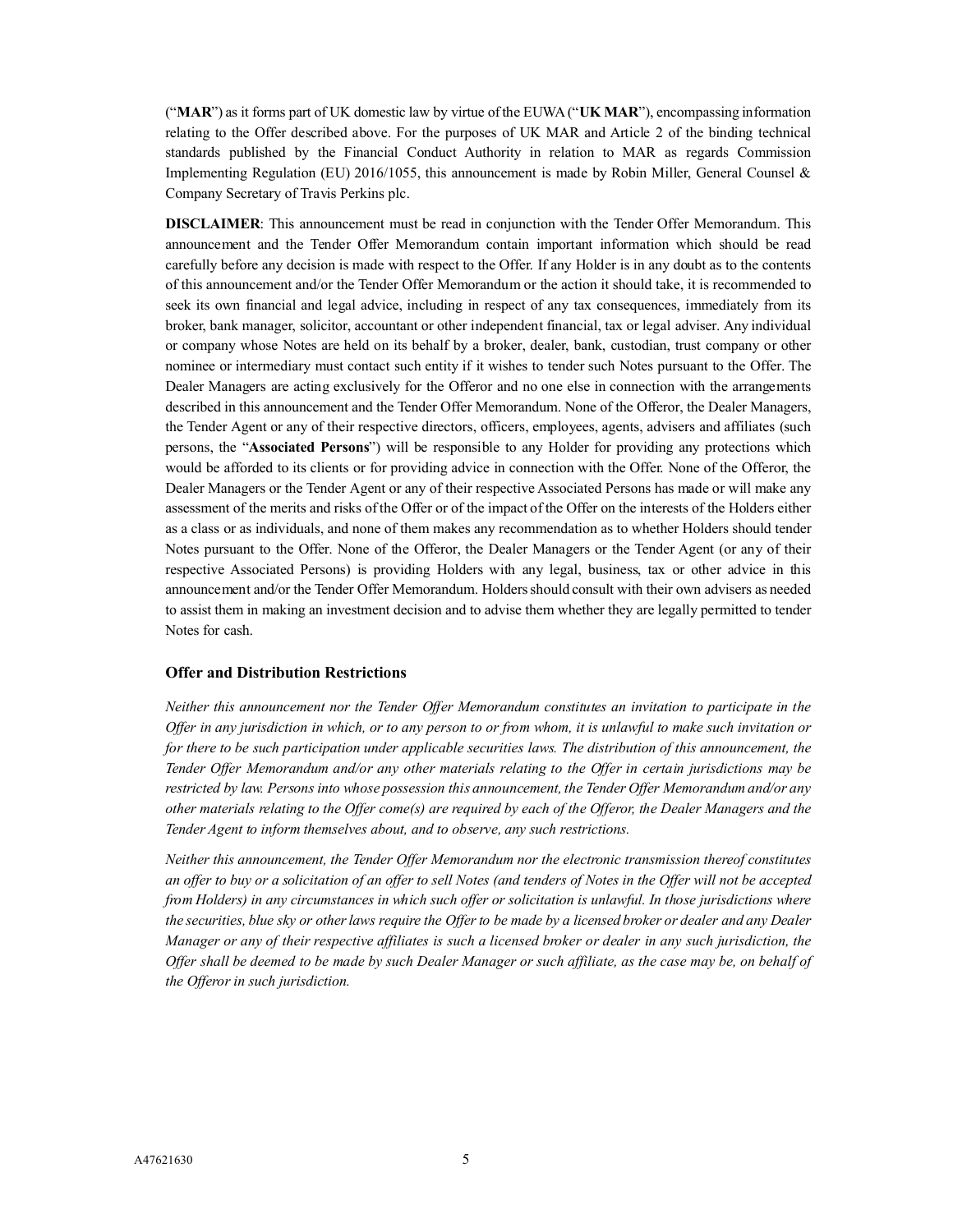# **United States**

The Offer is not being made, and will not be made, directly or indirectly in or into, or by use of the mails of, or by any means or instrumentality of interstate or foreign commerce of, or of any facilities of a national securities exchange of, the United States. This includes, but is not limited to, facsimile transmission, electronic mail, telex, telephone, the internet, and other forms of electronic communication. The Notes may not be tendered in the Offer by any such use, means, instrumentality or facility from or within the United States or by persons located or resident in the United States. Accordingly, copies of this announcement, the Tender Offer Memorandum and any other documents or materials relating to the Offer are not being, and must not be, directly or indirectly mailed or otherwise transmitted, distributed or forwarded (including, without limitation, by custodians, nominees or trustees) in or into the United States or to any persons located or resident in the United States, and the Notes cannot be tendered in the Offer by any use, means, instrumentality or facility from or within or by persons located or resident in the United States. Any purported tender of Notes in the Offer resulting directly or indirectly from a violation of these restrictions will be invalid and any purported tender of Notes made by a person located in the United States, or any agent, fiduciary or other intermediary acting on a non-discretionary basis for a principal giving instructions from within the United States will be invalid and will not be accepted.

Neither this announcement nor the Tender Offer Memorandum is an offer to buy or sell, or a solicitation of an offer to buy or sell, any Notes or other securities in the United States. Securities may not be offered or sold in the United States absent registration under, or an exemption from the registration requirements of, the Securities Act.

Each Holder participating in the Offer will represent that it is not located in the United States and it is not participating in the Offer from the United States, or it is acting on a non-discretionary basis for a principal located outside the United States that is not giving an order to participate in the Offer from the United States. For the purposes of this and the above three paragraphs, "**United States**" means the United States of America, its territories and possessions (including Puerto Rico, the U.S. Virgin Islands, Guam, American Samoa, Wake Island and the Northern Mariana Islands), any state of the United States of America and the District of Columbia.

## **United Kingdom**

The communication of this announcement, the Tender Offer Memorandum and any other documents or materials relating to the Offer is not being made and such documents and/or materials have not been approved by an authorised person for the purposes of section 21 of the Financial Services and Markets Act 2000. Accordingly, this announcement, the Tender Offer Memorandum and any other documents or materials relating to the Offer are not being distributed to, and must not be passed on to, the general public in the United Kingdom. The communication of such documents and/or materials as a financial promotion is only being made to those persons in the United Kingdom falling within the definition of investment professionals (as defined in Article 19(5) of the Financial Services and Markets Act 2000 (Financial Promotion) Order 2005 (as amended, the "**Financial Promotion Order**")), persons who are within Article 43 of the Financial Promotion Order (which includes an existing creditor of the Offeror and, therefore, includes the Holders) or any other persons to whom it may otherwise lawfully be made under the Financial Promotion Order.

# **Italy**

None of the Offer, this announcement, the Tender Offer Memorandum and any other documents or materials relating to the Offer has been or will be submitted to the clearance procedures of the *Commissione Nazionale per le Società e la Borsa* ("**CONSOB**") pursuant to Italian laws and regulations. The Offer is being carried out in the Republic of Italy ("**Italy**") as an exempted offer pursuant to article 101-bis, paragraph 3-bis of the